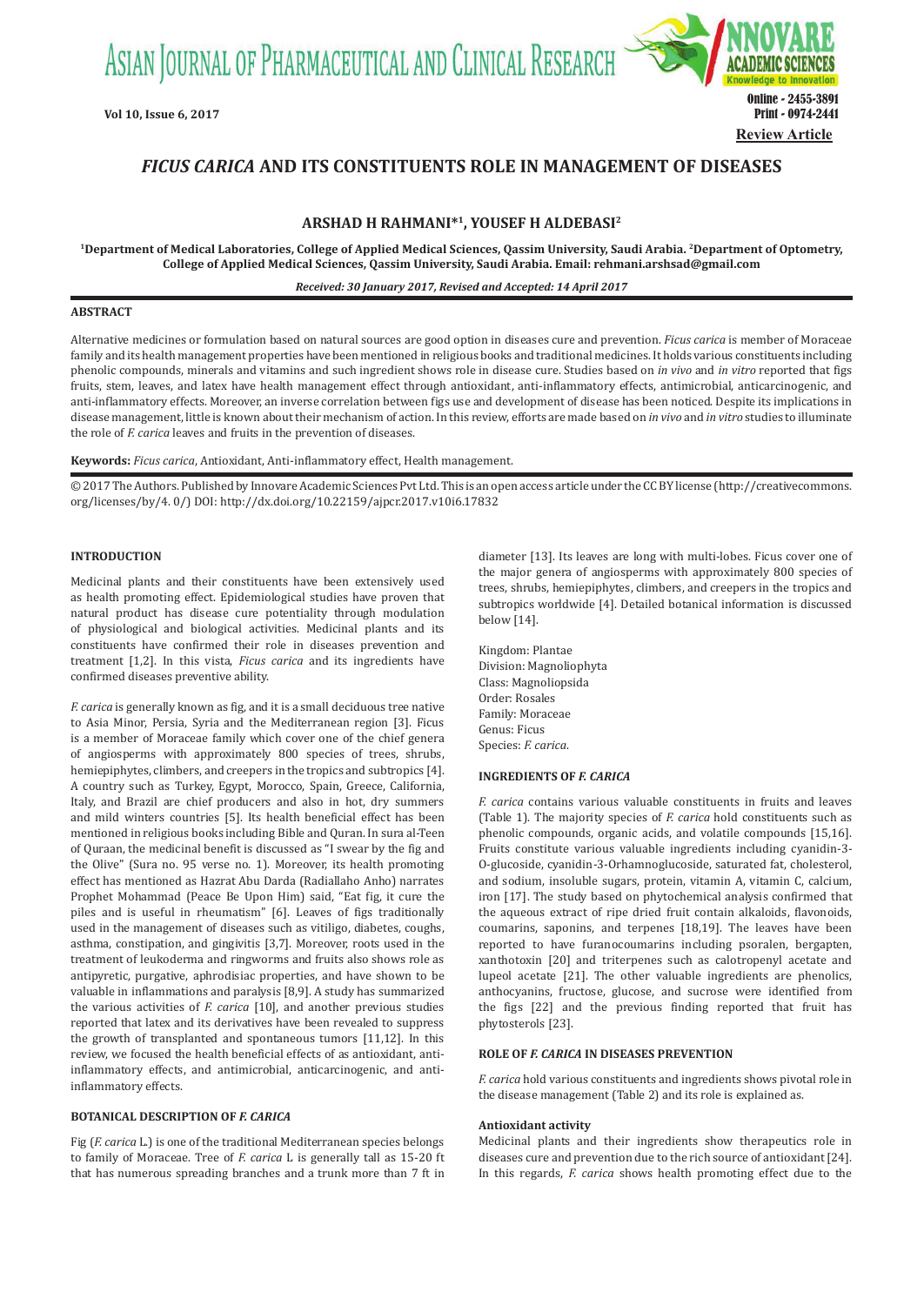### **Table 1: Chief ingredients of** *F. carica*

| Parts of <i>F</i> carica | <b>Constituents</b>                                                                                                                                        | <b>References</b> |
|--------------------------|------------------------------------------------------------------------------------------------------------------------------------------------------------|-------------------|
| Fruits                   | Cyanidin-3-0-glucoside, cyanidin-3-0rhamnoglucoside, saturated fat, cholesterol, sodium, insoluble sugars,<br>protein, vitamin A, vitamin C, calcium, iron | $18$ ]            |
| Ripe dried fruit         | Alkaloids, flavonoids, coumarins, saponins, and terpenes                                                                                                   | [19, 20]          |
| Dried seeds              | Fixed oil including fatty acids                                                                                                                            | $[15]$            |
| Leaves                   | Furanocoumarins including psoralen, bergapten, xanthotoxin, triterpenes such as calotropenyl acetate and<br>lupeol acetate                                 | [21, 22]          |
| Leaves                   | 3-0- and 5-0-caffeoylquinic acids, ferulic acid, quercetin-3-0-glucoside, quercetin-3-0-rutinoside and psoralen                                            | <sup>15</sup>     |

*F. carica: Ficus carica*

#### **Table 2: Pharmacological activity of different parts of** *F. carica*

| <b>Plants</b><br>parts    | <b>Pharmacological activities</b>          | Finding/outcome of the study                                                                                                                                                                                                                         | <b>References</b> |
|---------------------------|--------------------------------------------|------------------------------------------------------------------------------------------------------------------------------------------------------------------------------------------------------------------------------------------------------|-------------------|
| Fruits<br><b>Branches</b> | Antioxidative<br>Antioxidant and           | Extract showed effective scavenging activities<br>Study finding demonstrated that branches of figs possessed pharmacological                                                                                                                         | $[26]$<br>$[27]$  |
| Leaves                    | anti-inflammatory<br>Anti-inflammatory     | activity and might be useful for developing antioxidant or anti-inflammatory agents<br>Study result confirmed that extract showed anti-inflammatory effect, that was<br>75.90% in acute inflammation and in chronic study it was 71.66% reduction in | $[28]$            |
| Leaves                    | Anti-pyretic                               | granuloma weight<br>Extract showed significant dose-dependent reduction in normal body temperature                                                                                                                                                   | $[31]$            |
| Latex                     | Anticancer                                 | Inhibition of growth of stomach cancer cell line was noticed                                                                                                                                                                                         | $[30]$            |
| Latex                     | Anticancer                                 | Latex and its derivatives have been revealed to suppress the growth of transplanted<br>and spontaneous tumors                                                                                                                                        | [11, 12]          |
| Fig latex                 | Anticancer                                 | 6-O-acyl-beta-D-glucosyl-beta-sitosterols showed inhibitory effects on proliferation<br>of cancer cell lines                                                                                                                                         | $[32]$            |
| Stem bark                 | Anti-diabetic                              | Extract showed significant protection and lowered the blood glucose levels to<br>normal                                                                                                                                                              | $[35]$            |
| Leaves                    | Anti-diabetic                              | Aqueous extract showed hypoglycemic activity in treated versus non-treated<br>diabetic rats                                                                                                                                                          | $[36]$            |
| Leaves                    | Hepato-protective                          | Leaves extract demonstrated important hepatoprotection dose-dependent manner                                                                                                                                                                         | $[38]$            |
| Latex                     | Antibacterial                              | Ethyl acetate extract showed inhibition effect on the multiplication of bacteria<br>species and for the opportunist pathogenic yeasts                                                                                                                | $[43]$            |
| Latex<br>extract          | Anti-angiogenic                            | Results of the study confirmed that latex extract could inhibit proliferation and<br>capillary tube                                                                                                                                                  | [46]              |
| Leaves                    | Anti-angiogenic                            | Finding observed that the extract dose dependently inhibited the tube formation of<br><b>HUVECs</b>                                                                                                                                                  | $[47]$            |
| Latex                     | Antiviral                                  | Simultaneous addition of F-latex and CpHV-1 to monolayers of MDBK cells resulted<br>in a significant reduction of CpHV-1 titers                                                                                                                      | $[45]$            |
| Fruits                    | Antispasmodic                              | Study results showed the presence of spasmolytic activity in the ripe dried fruit<br>mediated through the activation of K+ATP channels                                                                                                               | [49]              |
| Leaves                    | Immunomodulatory                           | Administration of extract remarkably ameliorated both cellular and humoral                                                                                                                                                                           | [50]              |
| Latex                     | Anthelmintic                               | antibody response<br>Results of the study confirmed that latex administered in was effective in the<br>removal of S. obvelata                                                                                                                        | $[51]$            |
| Leaves                    | Anti-nematicidal                           | Finding result confirmed leaf extract showed the strongest nematicidal activity                                                                                                                                                                      | $[52]$            |
| Leaves                    | Sperm parameters                           | Leaf extracts improved sperm count, non-progressive motility of spermatozoa, and<br>gonadosomatic index                                                                                                                                              | $[55]$            |
| Fruits                    | Nephroactivity protective                  | HEFC supplementation ameliorated GM-induced specific metabolic alterations and                                                                                                                                                                       | [60]              |
| Leaves                    | Inhibitor of osteoclastogenesis            | oxidative damage due to its intrinsic biochemical/antioxidant properties<br>Study results showed that hexane soluble fraction is a potent inhibitor of                                                                                               | [61]              |
| Leaves                    | Effect on ischemia/reperfusion<br>injuries | osteoclastogenesis<br>Leaf extract decreased number of VEBs, incidence and duration of rev VF with clear<br>reduction in infarct size and infarct volume                                                                                             | [62]              |

VF: Ventricular fibrillation, VEBs: Ventricular ectopic beats, HUVEs: Human umbilical vein endothelial cells, *F. carica: Ficus carica*

rich source of antioxidant. A study was performed to determine the antioxidant activity, and results of the study revealed that antioxidant activity was found to be very good [25]. Antioxidative activities of water extract and crude hot-water soluble polysaccharide (PS) from fruit was investigated and finding confirmed that both water extract and crude hot-water soluble PS showed prominent scavenging activities with the effective concentration values of 0.72 and 0.61 mg/ml, respectively [26]. Furthermore, The PS also showed a significant increase in the clearance rate of carbon particles and serum hemolysin level of normal mice [26].

Another study was carried out based on preparation of ethanol extract and its ethyl acetate, hexane, butanol, and water fractions and examined for scavenge free radicals potentiality. Results data revealed that the ethyl acetate fraction hold the largest amount of phenolic compounds and showed the highest free radical scavenging activity [27].

#### **Anti-inflammatory effect**

Inflammation is a natural response of body against microorganism and toxic materials. Various medicinal plants have proven their role as anti-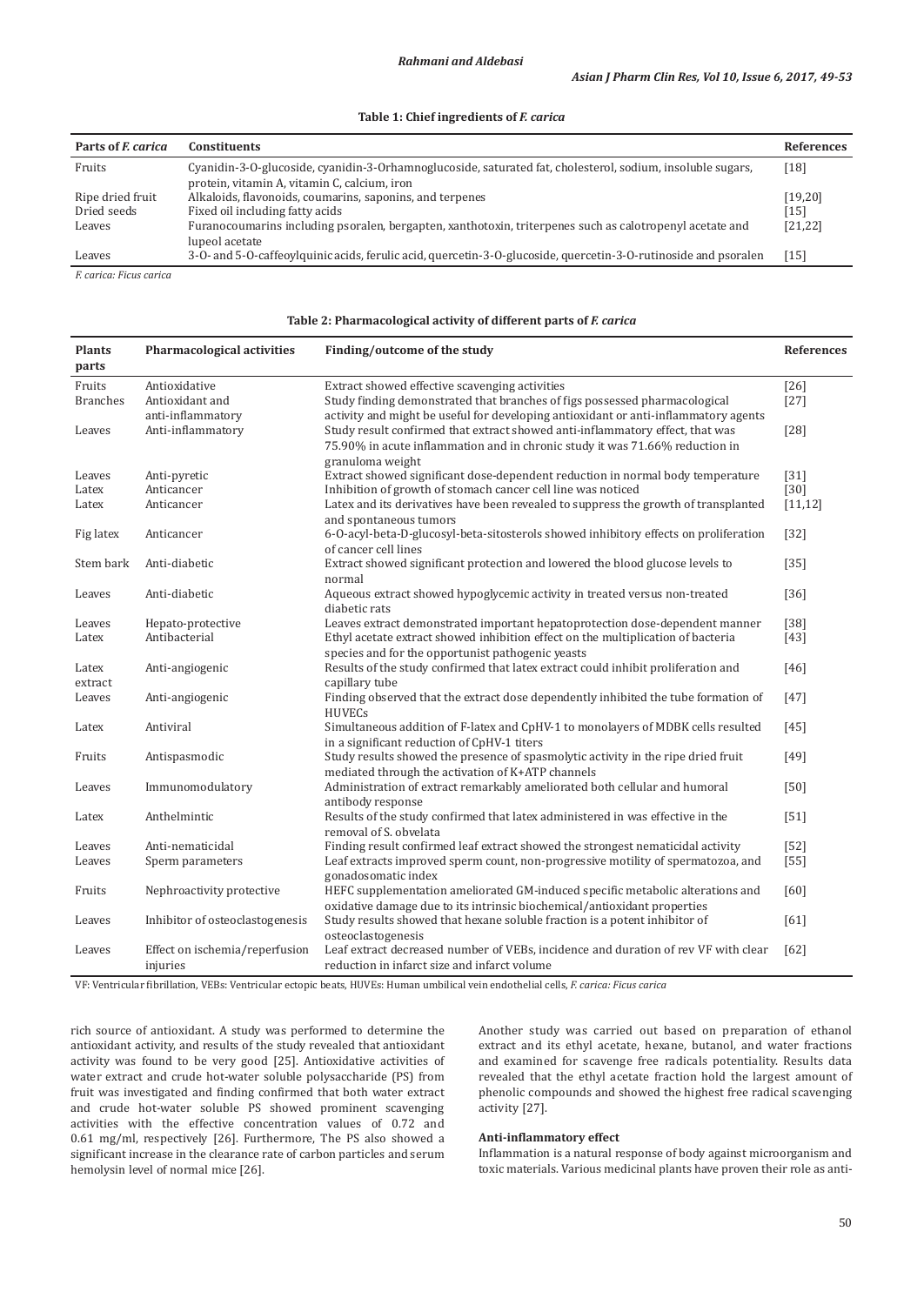inflammatory agent without any severe side effect. Experiment was performed based on different types extract of fig branches to examine abilities to scavenge free radicals and inhibit inflammatory reactions. Finding of the study revealed that the ethyl acetate fraction contained the largest amount of phenolic compounds and showed the highest free radical scavenging activity. Furthermore, all fraction of fig, especially ethanol extract and the ethyl acetate and hexane fractions inhibited nitric oxide production in RAW264.7 cells [27]. Another experiment was performed to check the effect of anti-inflammatory activity of leaves through different types of extract. Finding of the study demonstrated that ethanolic extract showed maximum anti-inflammatory effect that was 75.90% in acute inflammation and in chronic study showed 71.66% reduction in granuloma weight [28]. Furthermore, extract such as petroleum ether, chloroform, and ethanol showed significantly reduced edema [28].

## **Antipyretic effect**

Commonly used antipyretic drugs are toxic to liver cells and cause complications. Antipyretic effect of ethanol extract of leaves was evaluated and extract at doses of 100, 200, and 300 mg/kg body wt. showed significant dose-dependent reduction in normal body temperature and yeast-provoked elevated temperature [29].

#### **Anti-cancer activity**

*F. carica* shows role as antitumor through inhibitory effects on proliferation of various cancer cell lines. A study was carried out to check the anticancer effect of latex in different concentration and finding showed that 5 mg/ml concentration had the greatest effect in inhibition of stomach cancer cell line growth [30]. Another study reported that latex and its derivatives have been showed to suppress the growth of transplanted and spontaneous tumors [11,12]. Cytotoxicity of fruit and leaf extracts as well as the latex on HeLa cell line was examined and results showed that latex and different extracts could reduce the viability of HeLa cells at concentrations as low as 2 µg/mL in a dosedependent manner [31]. A mixture of 6-O-acyl-beta-D-glucosyl-betasitosterols was isolated as an effective cytotoxic agent from fig latex and result confirmed *in vitro* inhibitory effects on proliferation of various cancer cell lines [32]. Antiproliferative activity of *F. carica* (fig) latex (FCL) and the effect of the FCL-temozolomide (TMZ) combination were examined in the cell lines such as T98G, U-138 MG, and U-87 MG glioblastoma multiforme (GBM) and data of the results showed latex FCL causes cell death in GBM cells with different responses to TMZ, and this effect is synergistically increased in combination with TMZ [33]. Anticancer effect of fig tree latex on human cancer cells was evaluated and results confirmed that there was a significant change in 10 mg/ml treatment of latex after 72 hrs on esophageal cancer line and 10 mg/ml was the optimum concentration in the inhibition of cell line growth [34].

### **Antidiabetic activity**

Experiment-based studies have shown that *F. carica* and its extract have antidiabetic activity. Antidiabetic effect of methanolic extract of stem bark was carried out and finding confirmed that extract showed significant protection and lowered the blood glucose levels to normal[35]. Another study was performed to evaluate the hypoglycemic effect of an aqueous extract of leaves. Findings of the study showed that extract has a clear hypoglycemic activity in treated versus non-treated diabetic rats [36].

### **Hepatoprotective effect**

Liver-related diseases are major health problem worldwide and associated with considerable morbidity and mortality. Products based on plants or natural products are popular in the treatment of liver diseases. Experiment was performed on leaves extract and antihepatotoxic activity was tested with 50 mg/kg of rifampicin. Results of the study confirmed that there was significant reversal of biochemical, histological and functional changes, shows potential hepatoprotective activity [37]. Other study was carried out on ethanolic extract leaves to check the hepatoprotective activity and results showed that extract demonstrated significant hepatoprotection dosedependent manner [38]. Another study finding confirmed that stem extract treatment prior to methanol intoxication has noteworthy role in protecting animals from hepatic oxidative damage [39]. Hepatoprotective role of latex against lead acetate-induced oxidative stress was evaluated. Outcome of the study revealed that latex noticeably attenuated the prior lead-induced biochemical alterations in serum and liver tissues and histological as well as cellular changes [40].

## **Hypolipidemic effect**

The study was performed on extract from leaves, could be used to decrease hepatic triglyceride (TG) content and secretion of TG and cholesterol (TC) from the liver. Livers with high abdominal fat pad ratios were extracted, sliced, and cultured with increasing concentrations of extract, insulin and both of them. Whereas insulin considerably increased TG secretion, TG content and TC secretion) higher than the basal levels, when full-time equivalent was added these effects were drastically reduced to the basal levels in a concentration-dependent manner [41].

## **Antimicrobial effect**

The worldwide emergence of multi-drug resistant bacteria is increasingly and limiting the effectiveness of drugs and significantly causing failure of treatment [42]. However, there is an urgent need to investigate an alternative source with established antimicrobial activity to overcome such problem. Experiment was performed based on different extract of latex to investigate antimicrobial proprieties against bacteria species and strains of fungi. Finding of the study confirmed that methanolic extract had no effect against bacteria except for *Proteus mirabilis* [43]. Furthermore, ethyl acetate extract showed inhibition effect on the multiplication of five bacteria species and for the opportunist pathogenic yeasts, ethyl acetate and chlorophormic fractions showed strong inhibition [43]. Another study was carried out to investigate the antimicrobial activity of methanol extract against oral bacteria and results revealed that extract showed a strong antibacterial activity against oral bacteria [44]. The extract was screened for antibacterial activity and outcome of study demonstrated that zone of inhibition against *P. mirabilis* and *Bacillus subtilis* [24]. Another experiment was made to confirm the ability of latex to interfere with the infection of caprine herpesvirus-1 *in vitro*. Finding demonstrated that simultaneous addition of latex and CpHV-1 to monolayers kidney cells resulted in a noteworthy reduction of CpHV-1 titers 3 days post-infection and this effect was comparable to that induced by acyclovir [45].

### **Anti-angiogenic effect**

Anti-angiogenic and anti-proliferative activity of latex extract was investigated using human umbilical vein endothelial cells (HUVECs). Results of the study confirmed that extract could inhibit proliferation and capillary tube [46]. Other study was carried out to evaluate the antiangiogenic effects base on HUVECs and finding observed that the extract inhibited the tube formation of HUVECs [47]. Anti-angiogenesis effect of leaves extract in an air pouch model of inflammation was evaluated. Result revealed that the extract had significant antioxidant activity with total phenolic content of 11.70 mg gallic acid equivalents/100 g dry sample [48]. Furthermore, it significantly decreased the production of tumor necrosis factor-α, prostaglandin E2, and vascular endothelial growth factor, whereas angiogenesis was significantly inhibited through all administered doses [48].

#### **Antispasmodic activity**

An experiment was performed based on aqueous-ethanolic extract to study the antispasmodic effect. Outcome of the finding showed the presence of spasmolytic activity in the ripe dried fruit possibly mediated through the activation of K+ ATP channels [49].

#### **Immunomodulatory effect**

Immunomodulatory effect was evaluated and results of the study confirmed that administration of extract remarkably ameliorated both cellular and humoral antibody response [50].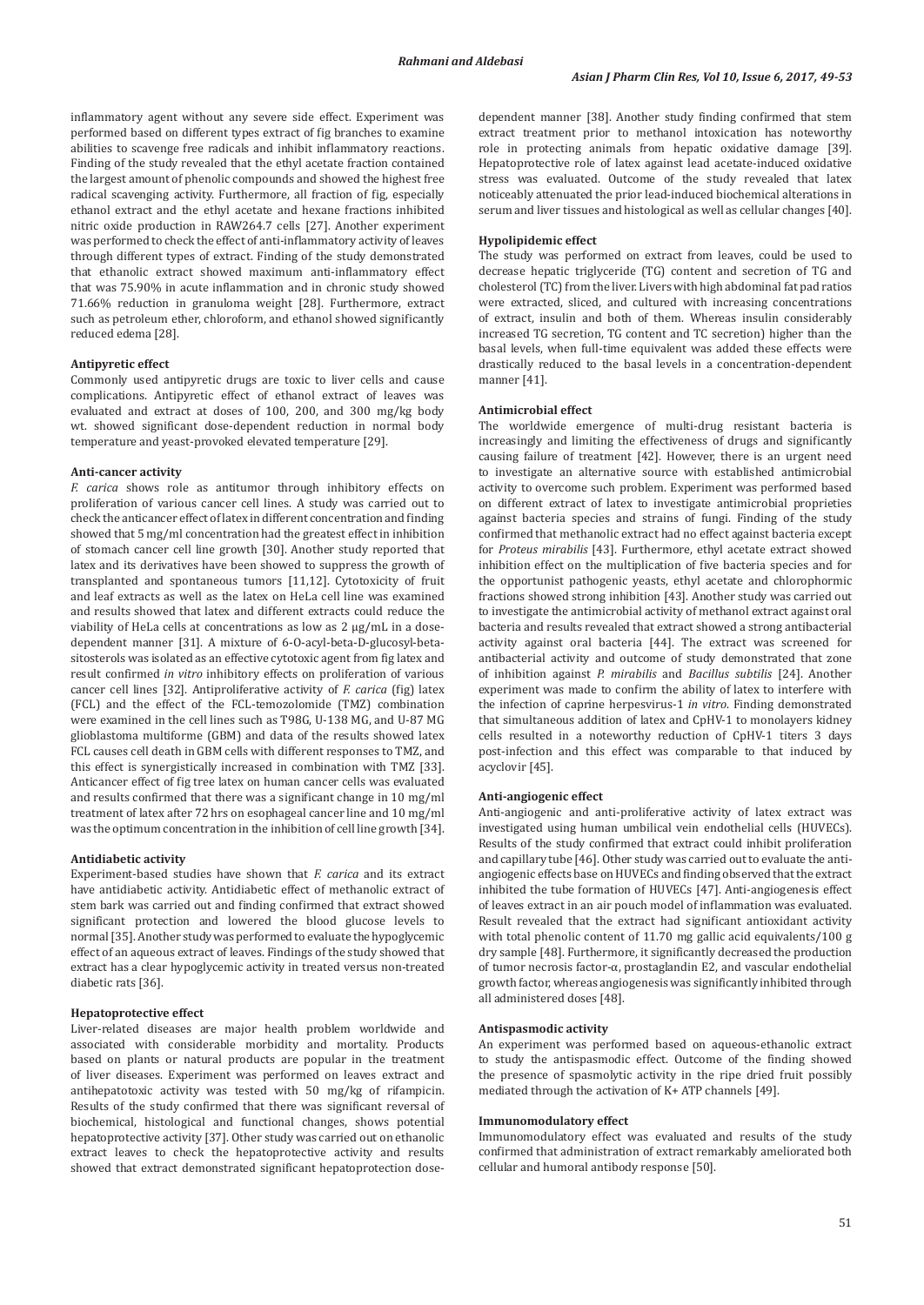### **Anthelmintic activity**

Anthelmintic activity of the latex was examined and results confirmed that administered in doses of 3 ml/kg/day was capable in the removal of *Syphacia obvelata* (41.7%) [51].

### **Nematicidal activity**

The methanol extracts from forty plant species were screened to evaluate the nematicidal activity against *Bursaphelenchus xylophilu*s, *Panagrellus redivivus*, and *Caenorhabditis elegans* nematodes. Outcome of the study confirmed that leaf extract showed the strongest nematicidal activity causing 74.3%, 96.2%, and 98.4% mortality, respectively [52].

### **Effect on Alzheimer's disease**

Experiment was made to evaluate the effect of dietary supplementation with 4% figs on the memory, anxiety, and learning skills and study results showed that Tg mice fed with control diet without figs showed significant memory deficits, increased anxiety-related behavior, and motor coordination compared to the wild-type control mice fed same diet, and Tg mice fed on 4% fig diet supplementation [53]. Another study was made to examine the beneficial effects of dietary supplements containing pomegranate, figs, or the dates on suppressing inflammatory cytokines. Finding confirmed that increased levels of inflammatory cytokines and eotaxin activity were decreased by administration of the diet supplements [54].

### **Effect on sperm parameters**

Experiment was made based to investigate effect of leaf extracts in sperm parameters and testis intoxicated and results of the study showed that extracts improved sperm count, non-progressive motility of spermatozoa, and gonadosomatic index in treated testes [55]. Earlier study concluded that ethanolic extract showed the aphrodisiac activity and this action was dose dependent [56].

#### **Nephroprotective effect**

Medicinal plant or product from the natural source has confirmed role as nephroprotective. Earlier finding has proven nephroprotective effect of *Mimosa pudica* root, *Phyllanthus acidus* leaves and *Carica papaya* [57-59]. Protective effect of hydroalcoholic extract on GMinduced renal proximal tubular damage was evaluated and results revealed extract alone increased catalase concentration, glutathione content and decreased malondialdehyde level [60]. Furthermore, extract supplementation ameliorated GM-induced specific metabolic alterations and oxidative damage [60].

#### **Effect on osteoclastogenesis**

Another study results showed that hexane soluble fraction of the fig is a potent inhibitor of osteoclastogenesis in RANKL-stimulated RAW264.7 cells and in bone marrow-derived macrophages [61].

#### **Effect on ischemia/reperfusion injuries**

Experiment was made to evaluate antioxidant activity and leaves extract effect on ischemia/reperfusion injuries. Outcome of the study revealed that extract showed antioxidant activity and extract decreased number of ventricular ectopic beats, incidence and duration of Rev ventricular fibrillation with clear reduction in infarct size as well as infarct volume [62].

### **CONCLUSION**

Treatment based on allopath is expensive and also shows adverse complications either in short term or long term. Popularity of alternative medicine and natural products is increasing worldwide due to inexpensive and health promoting activities. In this vista, *F. carica*  Linn generally known as Fig is a small deciduous tree and it holds wide-ranging diseases management activities due to a rich source of antioxidant activity. Experimentation based on different types of extract has confirmed their role in diseases cure. Detailed study based on animal model and clinical trials should be conducted to know the safe dose and mode of action in health management.

#### **REFERENCES**

- 1. Rahmani AH, Aly SM, Ali H, Babiker AY, Srikar S, Khan AA. Therapeutic effects of date fruits (*Phoenix dactylifera*) in the prevention of diseases via modulation of anti-inflammatory, anti-oxidant and antitumour activity. Int J Clin Exp Med 2014;7(3):483-91.
- 2. Rahmani AH, Al Shabrmi FM, Allemailem KS, Aly SM, Khan MA. Implications of green tea and its constituents in the prevention of cancer via the modulation of cell signalling pathway. Biomed Res Int 2015;2015:925640.
- 3. Anonymous. The Wealth of India. Vol. IV. New Delhi: National Institute of Science and Communication; 2002. p. 26-31.
- 4. Frodin DG. History and concepts of big plant genera. Taxon 2004;53:753-76.
- 5. Tous J, Ferguson L. Mediterranean fruits. In: Janick J, editor. Progress in New Crops, Arlington, VA, USA: SHS Press; 1996. p. 416-30.
- 6. Farooqi I. Ahadith Mein Mazkoor Nabatat, Adwiya Aur Ghizain. Urdu Bazar Lahore: Ilm-o-Irfan Pulishers; 1998. p. 151-2, 68.
- 7. Mohan GK, Pallavi E, Kumar BR, Ramesh M, Venkatesh S. Hepatoprotective activity of *Ficus carica* Linn leaf extract against carbon tetrachloride-induced hepatotoxicity in rats. Daru 2007;15:162-6.
- Kirthikar KR, Basu BD. Indian Medicinal Plants. 2<sup>nd</sup> ed. Vol. 3. India: International Book Distributors; 1996. p. 2329-31.
- 9. Nadkarni KM, Nadkarni AK. Indian Materia Medica. Vol. 1. India: Popular Prakashan; 1995. p. 545-7.
- 10. Mawa S, Husain K, Jantan I. *Ficus carica* L. (*Moraceae*): Phytochemistry, Traditional Uses and Biological Activities. Evid Based Complement Alternat Med 2013;2013:8.
- Ullman SB. The inhibitory and necrosis-inducing effects of the latex of *Ficus carica* L. on transplanted and spontaneous tumours. Exp Med Surg 1952;10(1):26-49.
- 12. Ullman SB, Clark GM, Roan KM. The effects of the fraction R3 of the latex of *Ficus carica* L. on the tissues of mice bearing spontaneous mammary tumors. Exp Med Surg 1952;10(4):287-305.
- 13. Chawla A, Kaur R, Sharma AK. *Ficus carica* Linn. A review on its pharmacognostic, phytochemical and pharmacological aspects. Int J Pharm Phytopharmacol Res 2012;1:215-32.
- 14. Josef B, Raj S. Pharmacognostic and phytochemical properties of *Ficus carica* Linn: An overview. Int J Pharm Tech Res 2011;3:8-12.
- 15. Oliveira AP, Valentão P, Pereira JA, Silva BM, Tavares F, Andrade PB. *Ficus carica* L.: Metabolic and biological screening. Food Chem Toxicol 2009;47(11):2841-6.
- 16. Gibernau M, Buser HR, Frey JE, Hossaert-McKey M. Volatile compounds from extracts of figs of *Ficus carica*. Phytochemistry 1997;46:241-4.
- 17. Solomon A, Golubowicz S, Yablowicz Z, Grossman S, Bergman M, Gottlieb HE, *et al*. Antioxidant activities and anthocyanin content of fresh fruits of common fig (*Ficus carica* L.). J Agric Food Chem 2006;54(20):7717-23.
- 18. Teixeira DM, Patão RF, Coelho AV, da Costa CT. Comparison between sample disruption methods and solid-liquid extraction (SLE) to extract phenolic compounds from *Ficus carica* leaves. J Chromatogr A  $2006:1103(1):22-8$ .
- 19. Vaya J, Mahmood S. Flavonoid content in leaf extracts of the fig (*Ficus carica* L.), carob (*Ceratonia siliqua* L.) and pistachio (*Pistacia lentiscus* L.). Biofactors 2006;28(3-4):169-75.
- 20. Abu-Mustafa EA, Tawil E, Fayez E. Constituents of local plants-IV; *Ficus carica* L., *F. sycomorus* L. and *F. salicofolia* L. leaves. Phytochem 1964;3:701-3.
- 21. Ahmed W, Ahmed Z, Malik A. Triterpenes from the leaves of *Ficus carica*. Fitoterapia 1990;61:373-5.
- 22. Çalişkan O, Polat AA. Phytochemical and antioxidant properties of selected fig (*Ficus carica* L.) accessions from the eastern Mediterranean region of Turkey. Sci Hortic 2011;128:473-8.
- 23. Jeong WS, Lachance PA. Phytosterols and fatty acids in fig (*Ficus carica*, var. Mission) fruit and tree components. Food Chem Toxicol 2001;66:278-81.
- 24. Rahmani AH, Albutti AS, Aly SM. Therapeutics role of olive fruits/ oil in the prevention of diseases via modulation of anti-oxidant, antitumour and genetic activity. Int J Clin Exp Med 2014;7(4):799-808.
- 25. Soni N, Mehta S, Satpathy G, Gupta RK. Estimation of nutritional, phytochemical, antioxidant and antibacterial activity of dried fig (*Ficus carica*). J Pharmacogn Phytochem 2014;3:158-65.
- 26. Yang XM, Yu W, Ou ZP, Ma HL, Liu WM, Ji XL. Antioxidant and immunity activity of water extract and crude polysaccharide from *Ficus carica* L. fruit. Plant Foods Hum Nutr 2009;64(2):167-73.
- 27. Park S, Han J, Im K, Whang WK, Min H. Antioxidative and anti-